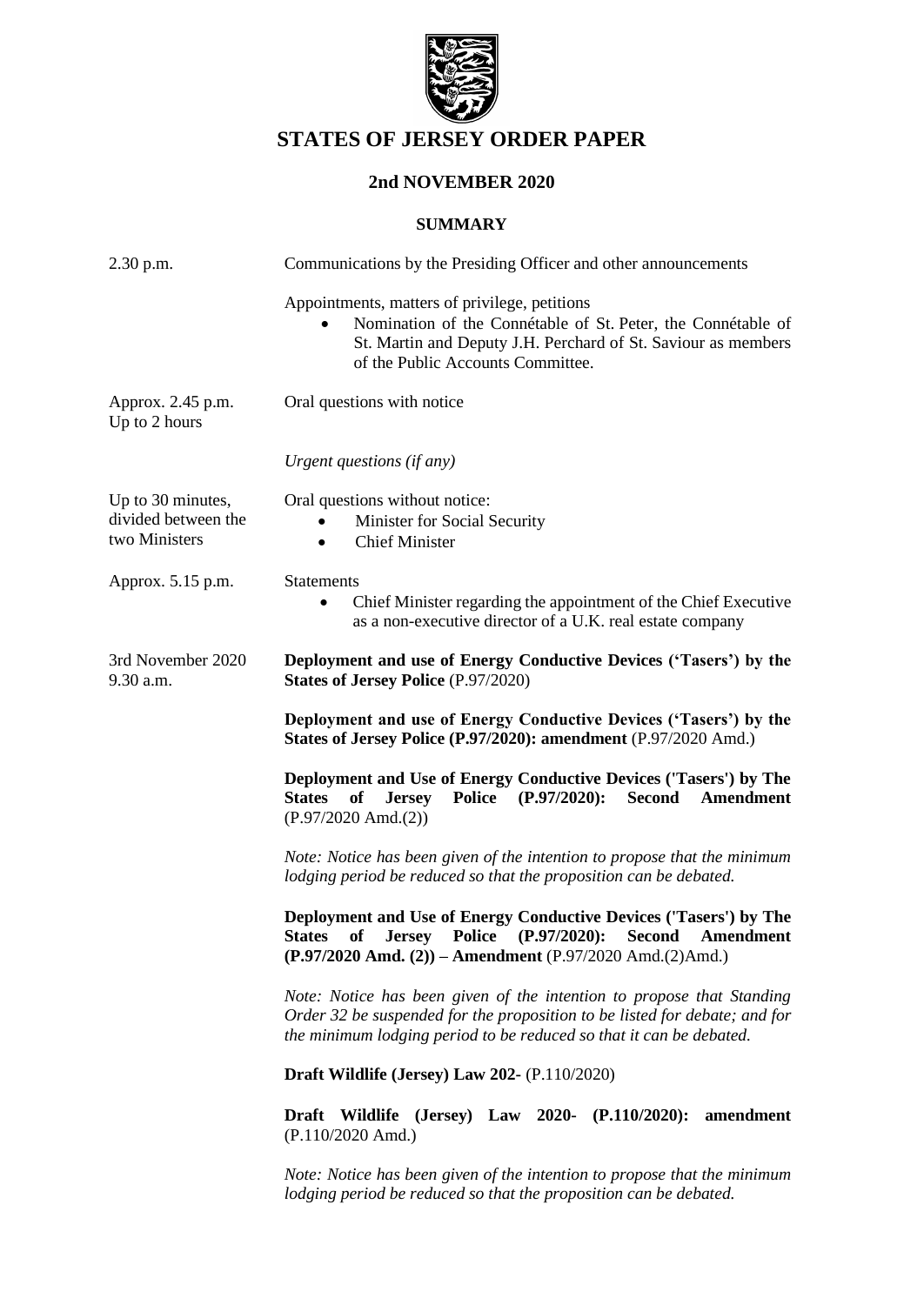

**[Jersey Care Model](https://statesassembly.gov.je/AssemblyPropositions/2020/P.114-2020.pdf)** (P.114/2020)

**Jersey Care Model (P.114/2020): amendment** (P.114/2020 Amd.)

**[Jersey Care Model \(P.114/2020\): amendment \(P.114/2020 Amd.\) –](https://statesassembly.gov.je/Pages/Propositions.aspx?ref=P.114/2020(Amd)(Amd)&refurl=%2fPages%2fPropositions.aspx%3fpage%3d2%26activity%3dtrue) amendment** [\(P.114/2020 Amd.Amd.\)](https://statesassembly.gov.je/Pages/Propositions.aspx?ref=P.114/2020(Amd)(Amd)&refurl=%2fPages%2fPropositions.aspx%3fpage%3d2%26activity%3dtrue)

**[Draft Statistics and Census \(Amendment of Law\) \(Jersey\) Regulations](https://statesassembly.gov.je/AssemblyPropositions/2020/P.115-2020.pdf)  202-** [\(P.115/2020\)](https://statesassembly.gov.je/AssemblyPropositions/2020/P.115-2020.pdf) 

**[Draft Census \(Appointed Day\) Act 202-](https://statesassembly.gov.je/AssemblyPropositions/2020/P.116-2020.pdf)** (P.116/2020)

**[Draft Income Tax \(Amendment No. 46\) \(Jersey\) Law 202-](https://statesassembly.gov.je/AssemblyPropositions/2020/P.118-2020.pdf)** (P.118/2020)

**[Draft Social Security \(Amendment of Law No. 13\) \(Jersey\) Regulations](https://statesassembly.gov.je/AssemblyPropositions/2020/P.113-2020.pdf)  202-** [\(P.113/2020\)](https://statesassembly.gov.je/AssemblyPropositions/2020/P.113-2020.pdf) 

**[Migration and Population Data](https://statesassembly.gov.je/AssemblyPropositions/2020/P.120-2020.pdf)** (P.120/2020)

**Migration and Population Data (P.120/2020): amendment** (P.120/2020 Amd.)

**[Migration and Population Data \(P.120/2020\): amendment](https://statesassembly.gov.je/AssemblyPropositions/2020/P.120-2020%20Amd.Amd.%20-%20%5bCM%5d.pdf)  (P.120/2020 Amd.) – amendment** [\(P.120/2020 Amd.Amd.\)](https://statesassembly.gov.je/AssemblyPropositions/2020/P.120-2020%20Amd.Amd.%20-%20%5bCM%5d.pdf)

**Immigration and Social Security Co-ordination (EU Withdrawal) Act 2020: Extension to Jersey by Order in Council** (P.140/2020)

*Note: Notice has been given of the intention to propose that the minimum lodging period be reduced so that the proposition can be debated.*

Arrangement of public business at subsequent meetings

*Lunch adjournment likely around 12.45 p.m., until 2.15 p.m. If business is not completed by around 5.30 p.m. the Assembly usually adjourns for the evening and will resume its meeting at 9.30 a.m. on Wednesday 4th and Thursday 5th November 2020 if necessary.*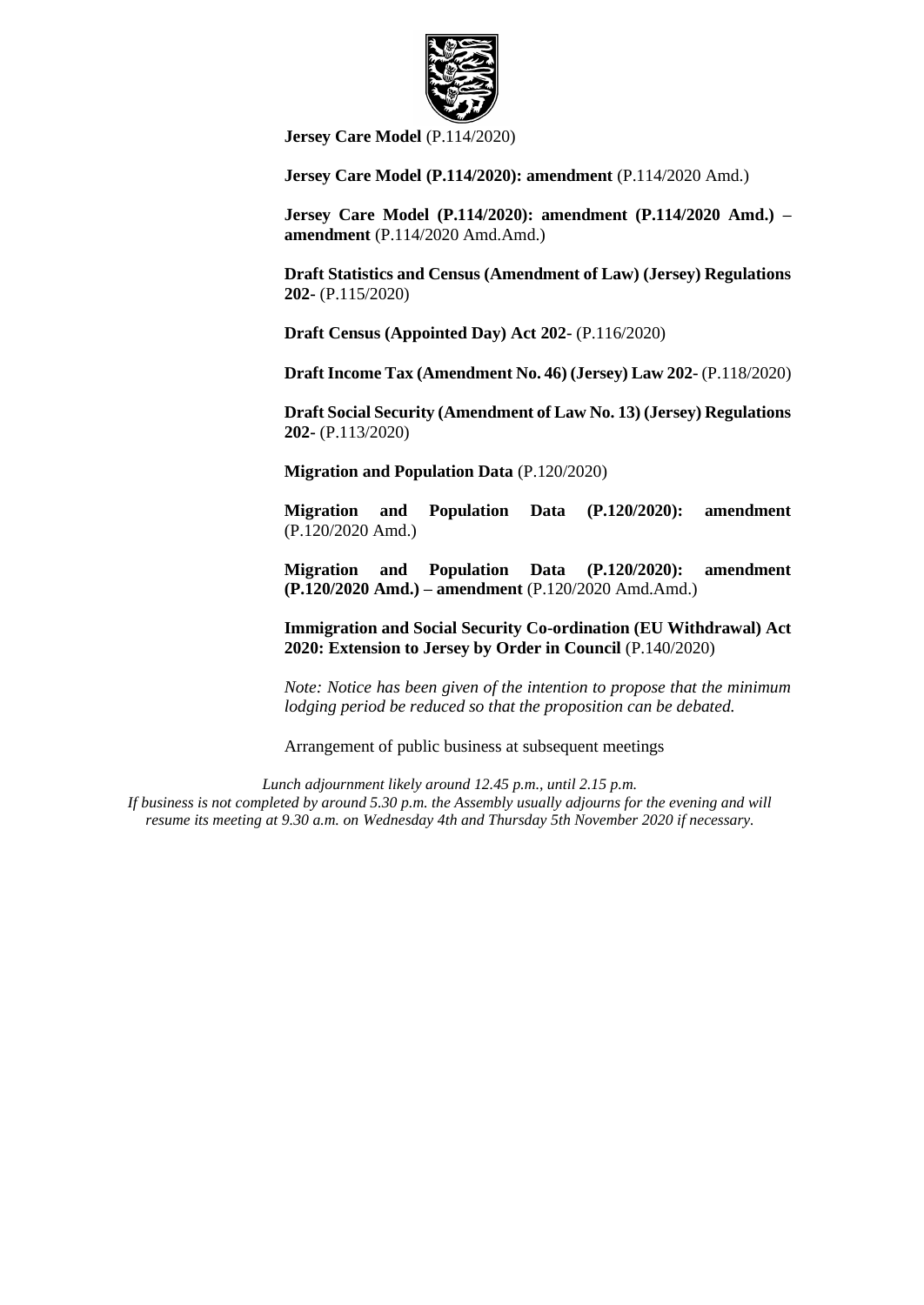

# **STATES OF JERSEY ORDER PAPER**

# **2nd NOVEMBER 2020 at 2.30 p.m.**

# **CONSOLIDATED**

# **A. COMMUNICATIONS BY THE PRESIDING OFFICER**

| <b>B.</b>      | <b>TABLING OF SUBORDINATE ENACTMENTS</b><br>(Explanatory note attached)                                                                                                                                                                                                        |                         |
|----------------|--------------------------------------------------------------------------------------------------------------------------------------------------------------------------------------------------------------------------------------------------------------------------------|-------------------------|
|                | Road Traffic (Lighting) (Amendment) (Jersey) Order 2020.<br>Minister for Infrastructure.                                                                                                                                                                                       | R&O.125/2020.           |
| $\ast$         | Covid-19 (Workplace – Twelfth Extension) (Jersey) Order 2020.<br>Minister for Health and Social Services.                                                                                                                                                                      | R&O.126/2020.           |
| $\mathbf{C}$ . | <b>DOCUMENTS PRESENTED</b>                                                                                                                                                                                                                                                     |                         |
| $\ast$         | Deployment and use of energy conductive devices ('Tasers') by the States of<br>Jersey Police (P.97/2020): amendment (P.97/2020 Amd.) – comments.<br>Presented: 30th October 2020, Minister for Home Affairs.                                                                   | P.97/2020.<br>Amd.Com.  |
| ∗              | Draft<br>Wildlife<br>$202 -$<br>$(P.110/202)$ :<br>amendment<br>(Jersey)<br>Law<br>$(P.110/2020$ Amd.) – comments.<br>Presented: 30th October 2020, Minister for the Environment.                                                                                              | P.110/2020.<br>Amd.Com. |
| ∗              | Draft Act declaring that the Income Tax (Amendment No. 46) (Jersey) Law<br>202- has immediate effect: Addendum to P.118/2020.<br>Presented: 29th October 2020, Minister for Treasury and Resources.                                                                            | P.118/2020.<br>Add.     |
| ∗              | Migration and Population Data $(P.120/2020)$ – comments.<br>Presented: 30th October 2020, Chief Minister.                                                                                                                                                                      | P.120/2020.<br>Com.     |
|                | Land Transactions under Standing Order 168(3): Apartment No. 7, Block F,<br>Les Quennevais Park, St. Brelade - Cancellation of Existing 99-Year Lease<br>and Transfer of the Public's Flying-Freehold Ownership.<br>Presented: 23rd October 2020, Minister for Infrastructure. | R.117/2020.             |
|                | Island Plan Review: Preferred Strategy Report.<br>Presented: 26th October 2020, Minister for Infrastructure.                                                                                                                                                                   | R.118/2020.             |
|                | Land Transactions Under Standing Order 168(3): Jersey Heritage Trust -<br>Forts, Towers and Ruins - 99-Year Lease.<br>Presented: 26th October 2020, Minister for Infrastructure.                                                                                               | R.119/2020.             |
|                | Land Transactions Under Standing Order 168(3): Grouville School – Land<br>Sale and Boundary Ratification.<br>Presented: 27th October 2020, Minister for Infrastructure.                                                                                                        | R.120/2020.             |
|                | Independent Review of Jersey Members' Remuneration Process.<br>Presented: 27th October 2020, Privileges and Procedures Committee.                                                                                                                                              | R.121/2020.             |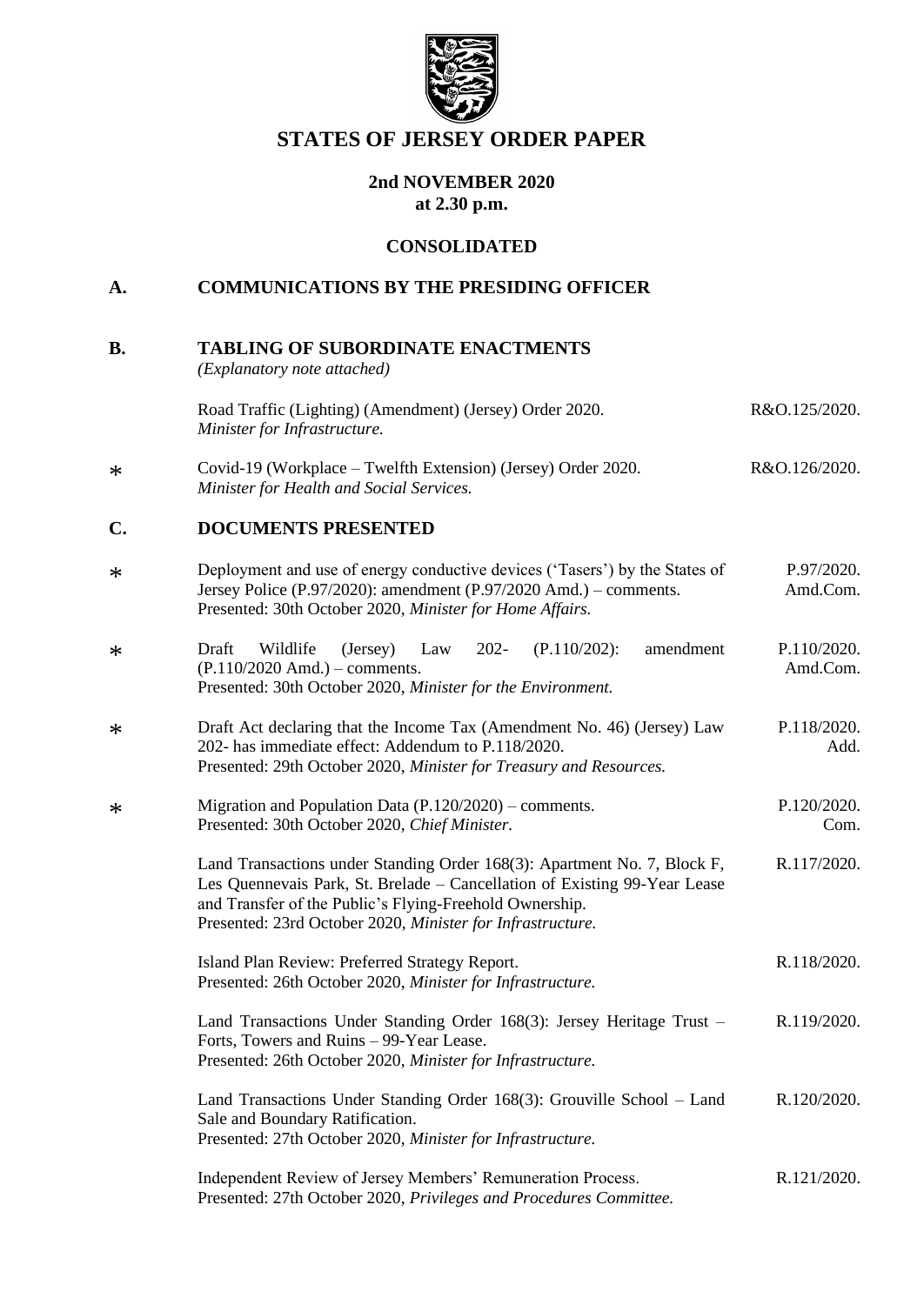

| $\ast$ | Proposals for the payment of the 2019 tax liability of Prior-Year Basis<br>taxpayers.<br>Presented: 30th October 2020, Minister for Treasury and Resources.                                                                    | R.122/2020.                       |
|--------|--------------------------------------------------------------------------------------------------------------------------------------------------------------------------------------------------------------------------------|-----------------------------------|
|        | Review of the Jersey Care Model.<br>Presented: 22nd October 2020, Health and Social Security Scrutiny Panel.                                                                                                                   | S.R.5/2020.                       |
| $\ast$ | Change to the Deployment of Taser by the States of Jersey Police Force.<br>Presented: 28th October 2020, Children, Education and Home Affairs<br><b>Scrutiny Panel.</b>                                                        | S.R.6/2020.                       |
| ∗      | Prior Year Basis Tax Reform.<br>Presented: 30th October 2020, Corporate Services Scrutiny Panel.                                                                                                                               | S.R.7/2020.                       |
| D.     | <b>NOTIFICATION OF LODGED PROPOSITIONS</b>                                                                                                                                                                                     |                                   |
|        | Deployment and Use of Energy Conductive Devices ('Tasers') by The States<br>of Jersey Police (P.97/2020): Second Amendment.<br>Lodged: 27th October 2020, Children, Education and Home Affairs Scrutiny<br>Panel.              | P.97/2020.<br>Amd. $(2)$ .        |
| $\ast$ | Deployment and Use of Energy Conductive Devices ('Tasers') by The States<br>of Jersey Police (P.97/2020): Second Amendment (P.97/2020 Amd. $(2)$ ) –<br>Amendment.<br>Presented: 30th October 2020, Minister for Home Affairs. | P.97/2020.<br>Amd. $(2)$ Amd.     |
|        | Draft Wildlife (Jersey) Law 2020- (P.110/2020): amendment.<br>Lodged: 21st October 2020, Deputy of St. Martin.                                                                                                                 | P.110/2020.<br>Amd.               |
|        | Jersey Care Model (P.114/2020): amendment (P.114/2020 Amd.) -<br>amendment.<br>Lodged: 27th October 2020, Minister for Health and Social Services.                                                                             | P.114/2020.<br>Amd.Amd.           |
|        | Migration and Population Data (P.120/2020): amendment.<br>Lodged: 23rd October 2020, Deputy J.H. Perchard of St. Saviour.                                                                                                      | P.120/2020.<br>Amd.               |
| ∗      | Migration and Population Data (P.120/2020): amendment (P.120/2020 Amd.)<br>- amendment.<br>Lodged: 30th October 2020, Chief Minister.                                                                                          | P.120/2020<br>Amd.Amd.            |
|        | Migration Control Policy (P.137/2020): amendment.<br>Lodged: 23rd October 2020, Deputy J.H. Perchard of St. Saviour.                                                                                                           | P.137/2020.<br>Amd.               |
|        | Composition and Election of the States: Proposed Changes (P.139/2020) –<br>amendment.<br>Lodged: 27th October 2020, Deputy J.M Maçon of St. Saviour.                                                                           | P.139/2020.<br>Amd.<br>(re-issue) |
| ∗      | Composition and Election of the States: Proposed Changes (P.139/2020) –<br>second amendment.<br>Lodged: 29th October 2020, Connétable of St. Clement.                                                                          | P.139/2020.<br>Amd. $(2)$ .       |
|        | Immigration and Social Security Co-ordination (EU Withdrawal) Act 2020:<br>Extension to Jersey by Order in Council.<br>Lodged: 21st October 2020, Chief Minister.                                                              | P.140/2020.                       |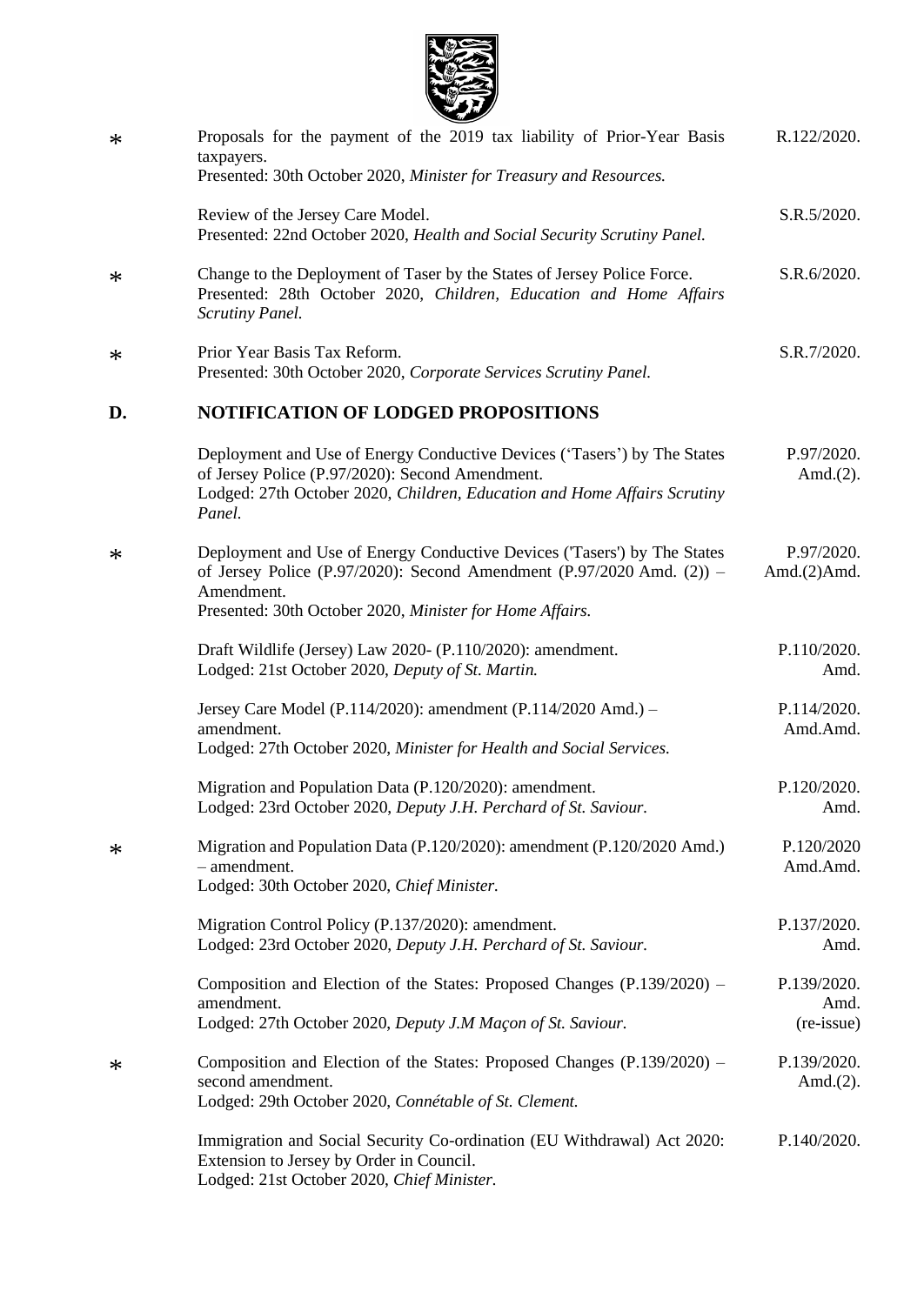

| CI Lottery: Allocation of 2019 Proceeds.                                                                                                           | P.141/2020. |
|----------------------------------------------------------------------------------------------------------------------------------------------------|-------------|
| Lodged: 21st October 2020, Minister for Economic Development, Tourism,<br>Sport and Culture.                                                       |             |
| Jersey Heritage Trust: Amendments to Constitution.<br>Lodged: 21st October 2020, Minister for Economic Development, Tourism,<br>Sport and Culture. | P.142/2020. |
| Draft Amendment (No.49) of the Standing Orders of The States of Jersey.<br>Lodged: 22nd October 2020, Deputy S.M. Wickenden of St. Helier.         | P.143/2020. |
| Draft Amendment (No.50) of the Standing Orders of The States of Jersey.<br>Lodged: 22nd October 2020, Senator L.J. Farnham.                        | P.144/2020. |
| Draft Geographical Indications (Jersey) Regulations 202-.<br>Lodged: 30th October 2020, Minister for External Relations.                           | P.145/2020. |
| Secondary Employment of Public Sector Employees: Review of Policies.<br>Lodged: 30th October 2020, Deputy J.M. Maçon of St. Saviour.               | P.146/2020. |

# **E. WITHDRAWAL OF LODGED PROPOSITIONS**

### **F. APPOINTMENT OF MINISTERS, COMMITTEES AND PANELS**

*(Note: The nomination of a member of the Privileges and Procedures Committee who is a Minister or Assistant Minister, that was listed on the Principal Order Paper, has been deferred)*

Nomination of the Connétable of St. Peter, the Connétable of St. Martin and Deputy J.H. Perchard of St. Saviour as members of the Public Accounts Committee.

# **G. MATTERS OF PRIVILEGE**

### **H. PETITIONS**

\*

\*

### **I. QUESTIONS**

(a) – **Written Questions** *(attached)*

- **WQ.399/2020** 1. The Minister for Health and Social Services will table an answer to a question asked by Deputy J.H. Perchard of St. Saviour regarding Islanders classed as being at highest risk in respect of Covid-19.
- **WQ.400/2020** 2. The Minister for Social Security will table an answer to a question asked by Deputy J.H. Perchard of St. Saviour regarding the reduction of Social Security contributions in response to Covid-19.
- **WQ.401/2020** 3. The Minister for Education will table an answer to a question asked by Deputy J.H. Perchard of St. Saviour regarding the impact of Covid-19 on teaching and learning.
- **WQ.402/2020** 4. The Minister for Children and Housing will table an answer to a question asked by Deputy J.H. Perchard of St. Saviour regarding the support available to disadvantaged children and families.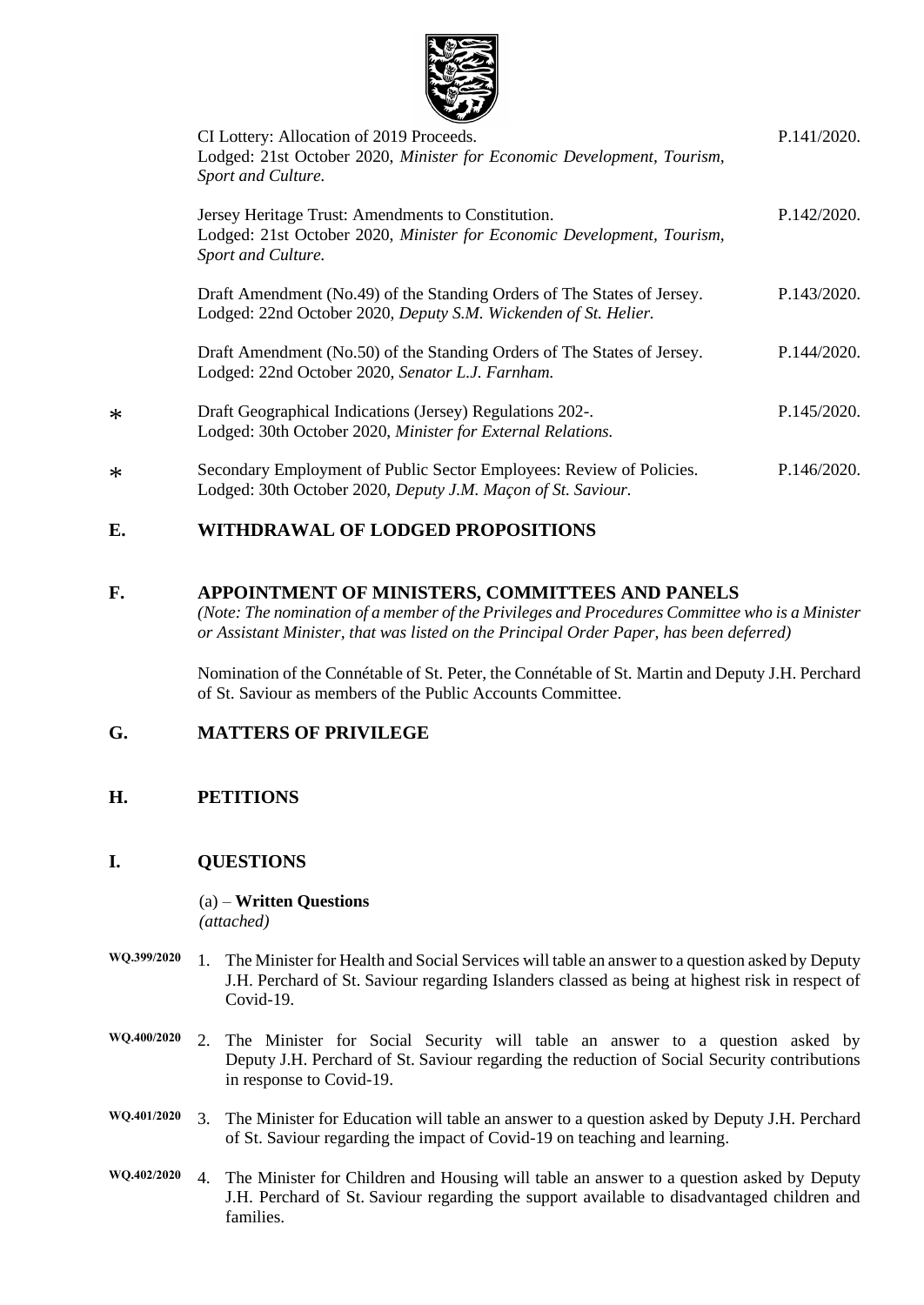

- **WQ.403/2020** 5. The Minister for the Environment will table an answer to a question asked by Deputy J.H. Perchard of St. Saviour regarding the relationship between property size and the number of occupants.
- **WQ.404/2020** 6. The Minister for Health and Social Services will table an answer to a question asked by Deputy L.M.C. Doublet of St. Saviour regarding the Maternity Voices Partnership.
- **WQ.405/2020** 7. The Minister for Children and Housing will table an answer to a question asked by Deputy L.M.C. Doublet of St. Saviour regarding measures to ensure children understand that smacking is not permitted.
- **WQ.406/2020** 8. The Minister for Children and Housing will table an answer to a question asked by Deputy L.M.C. Doublet of St. Saviour regarding the impact of Covid-19 on parents-to-be, young children and their families.
- **WQ.407/2020** 9. The Minister for Education will table an answer to a question asked by Deputy R.J. Ward of St. Helier regarding the allocation of resources to 'catch-up' programmes in schools.
- **WQ.408/2020** 10. The Minister for the Environment will table an answer to a question asked by Deputy R.J. Ward of St. Helier regarding the application of the Public Health and Safety (Rented Dwellings) (Jersey) Law 2018.
- **WQ.409/2020** 11. The Minister for Infrastructure will table an answer to a question asked by Deputy R.J. Ward of St. Helier regarding cycling projects.
- **WQ.410/2020** 12. The Minister for Treasury and Resources will table an answer to a question asked by Deputy R.J. Ward of St. Helier regarding hotel room provided for workers having to self-isolate.
- **WQ.411/2020** 13. The Minister for Treasury and Resources will table an answer to a question asked by Deputy R.J. Ward of St. Helier regarding the employees of States-owned companies who have been signed off work due to stress.
- **WQ.412/2020** 14. The Minister for Health and Social Services will table an answer to a question asked by the Connétable of St. Martin regarding access to endocrinology services.
- **WQ.414/2020** 15. H.M. Attorney General will table an answer to a question asked by the Connétable of St. Martin regarding legislative changes arising from the establishment of multi-Parish electoral constituencies.
- **WQ.415/2020** 16. The Chair of the Privileges and Procedures Committee will table an answer to a question asked the Connétable of St. Martin by regarding Draft Amendment (No. 49) of the Standing Orders of the States of Jersey (P.143/2020).
- **WQ.416/2020** 17. The Minister for International Development will table an answer to a question asked by the Connétable of St. Martin regarding the report on Island identity and Jersey's International Profile Policy.
- **WQ.417/2020** 18. The Minister for Infrastructure will table an answer to a question asked by the Connétable of St. Helier regarding the development of transport strategies.
- **WQ.418/2020** 19. The Chief Minister will table an answer to a question asked by Deputy G.P. Southern of St. Helier regarding the impact of the use of agency and locum staff in the Department of Health and Community Services.
- **WQ.419/2020** 20. The Chair of the Privileges and Procedures Committee will table an answer to a question asked by Deputy M. Tadier of St. Brelade regarding the translation of speeches made in the Assembly.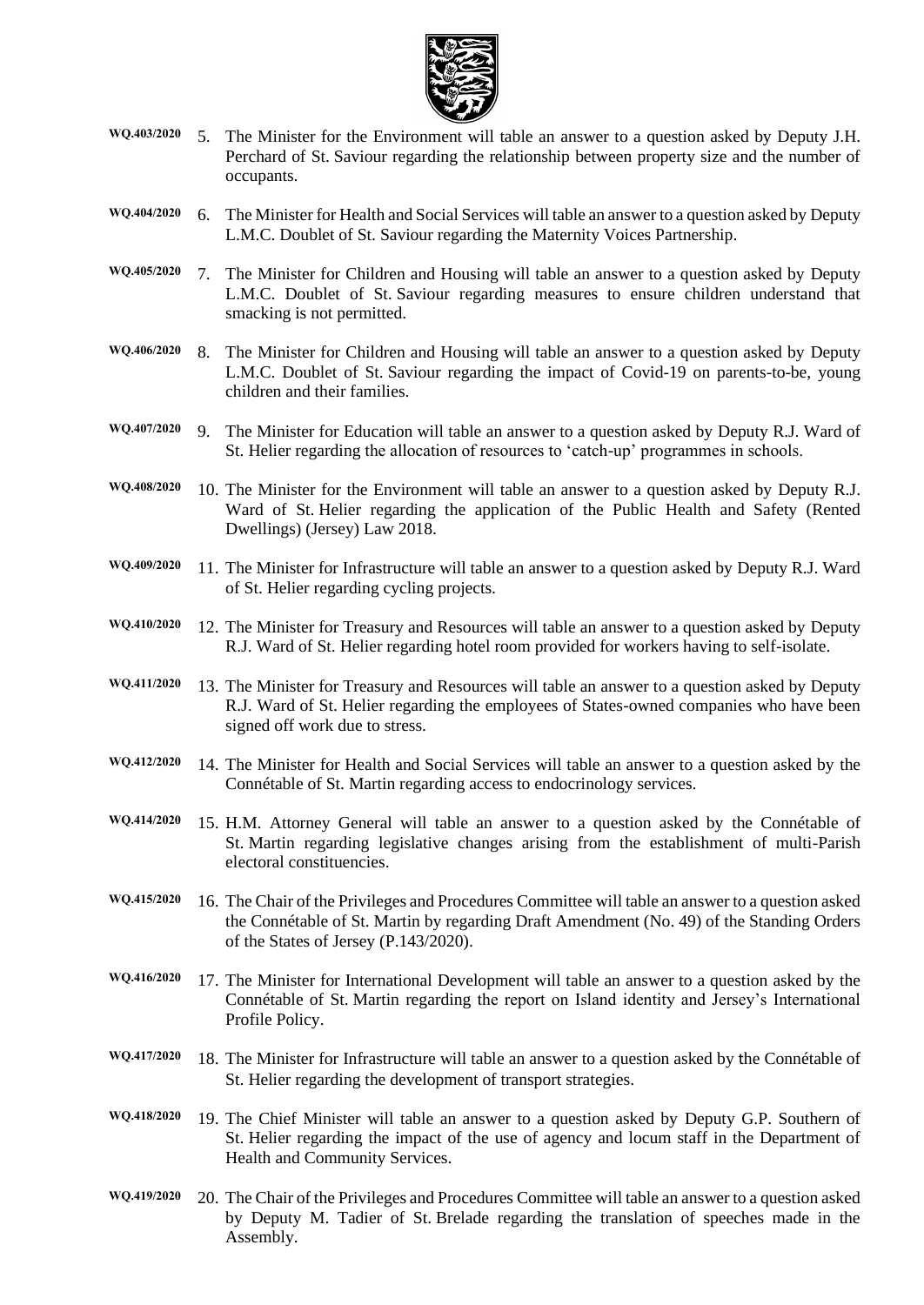

- **WQ.420/2020** 21. The Minister for Health and Social Services will table an answer to a question asked by Deputy G.P. Southern of St. Helier regarding waiting lists.
- **WQ.421/2020** 22. The Minister for Health and Social Services will table an answer to a question asked by Deputy I. Gardiner of St. Helier regarding the testing regime for Covid-19.
- **WQ.422/2020** 23. The Minister for Health and Social Services will table an answer to a question asked by Deputy I. Gardiner of St. Helier regarding the positive cases of Covid-19 identified in Jersey.
- **WQ.423/2020** 24. The Minister for Health and Social Services will table an answer to a question asked by Deputy I. Gardiner of St. Helier regarding staffing levels at the General Hospital.
- **WQ.424/2020** 25. The Minister for Health and Social Services will table an answer to a question asked by Deputy G.P. Southern of St. Helier regarding the use of agency and locum staff.

#### **(b) – Oral Questions**

(120 minutes)

**OQ.308/2020** 1. Deputy G.J. Truscott of St. Brelade will ask the following question of the Minister for Infrastructure –

> "Will the Minister advise what quality inspections, if any, his department undertakes of the standard of work delivered by outsourced contractors who maintain public parks, gardens and housing estate hedges and verges?"

**OQ.294/2020** 2. The Deputy of St. Martin will ask the following question of the Assistant Minister for Education –

> "Will the Assistant Minister advise what arrangements, if any, are being put in place to ensure that Jersey students can return to the Island for Christmas?"

**OQ.298/2020** 3. The Connétable of Trinity will ask the following question of the Minister for Infrastructure –

"Will the Minister agree to prioritise the creation of safe walking and cycling routes to schools, to ensure that the benefits arising from the reduction in traffic congestion and car use may be realised?"

**OQ.291/2020** 4. Deputy L.M.C. Doublet of St. Saviour will ask the following question of the Minister for Health and Social Services –

> "Will the Minister state what scientific evidence was used for the announcement that masks should be worn in indoor public spaces; and will he circulate a copy of the evidence to members?"

**OQ.314/2020** 5. Deputy S.M. Ahier of St. Helier will ask the following question of the Minister for Treasury and Resources –

> "Taking into account the latest refinement to the options in respect of prior-year basis taxpayers, will the Minister explain how it will be ensured that the process for, and level of, payment of the 2019 tax liability will meet the stated expectations?"

**OQ.292/2020** 6. Deputy I. Gardiner of St. Helier will ask the following question of the Minister for Health and Social Services –

> "Will the Minister advise what plans, if any, are in place to ensure that there are sufficient staff employed at the General Hospital to deal with winter admissions and any potential rise in the number of Covid cases?"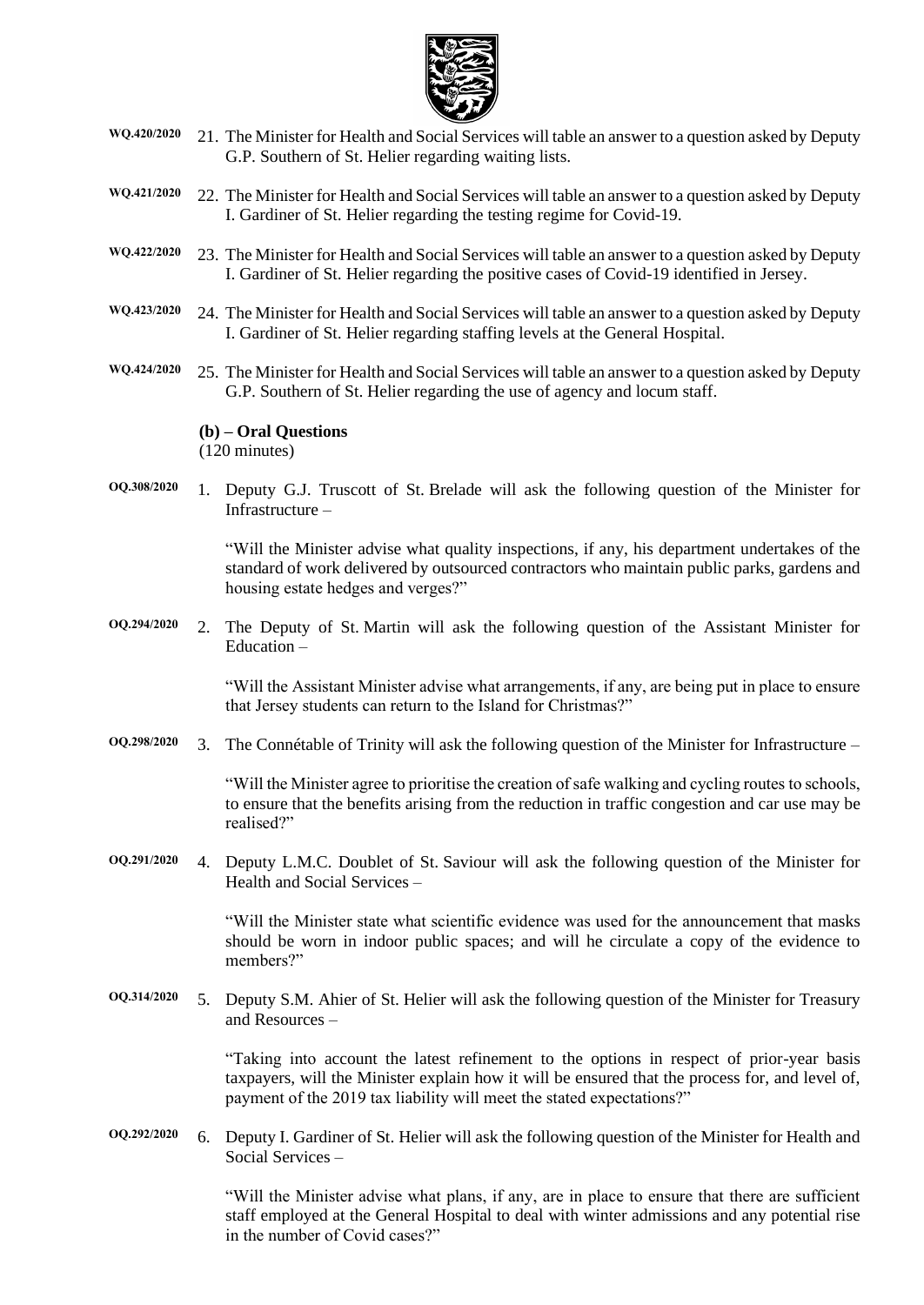

**OQ.304/2020** 7. Deputy R.J. Ward of St. Helier will ask the following question of the Minister for Education –

"Given the recent incidences of Covid-19 in schools, will the Minister advise whether all school staff will be offered regular P.C.R. or antibody testing, both for reassurance and to track any possible transmission of the virus; and will she further advise whether class or year group bubbles are permitted to visit other schools?"

**OQ.302/2020** 8. The Connétable of St. Martin will ask the following question of the Chief Minister –

"Will the Chief Minister advise what additional financial support, if any, will be given to charities that provide vital services to Islanders (particularly in the medical and social services sectors) in order that redundancies are minimised; and will any such support be available until the charities are able to support themselves at pre-COVID levels?"

**OQ.306/2020** 9. The Deputy of St. Mary will ask the following question of the Minister for Health and Social Services –

> "Further to the response to Oral Question 244/2020, will the Minister provide an update on the review into the identification of potential ways of easing existing restrictions applicable to small gatherings of musicians and singers; and will he state what the current position is?"

**OQ.301/2020** 10. Senator K.L. Moore will ask the following question of the Minister for Education –

"Will the Minister advise how many educational psychologists and wellbeing officers are currently working in the education service; how many, if any, are employed, but currently not working; and how many, if any, of these positions are currently vacant?"

**OQ.293/2020** 11. Deputy K.F. Morel of St. Lawrence will ask the following question of the Minister for Children and Housing –

> "Following the protest by care survivors against the proposed care memorial, what steps, if any, is the Minister taking to ensure the protestors' views are heard, taken into account and have an effect on any future decision as to whether or not to create a memorial?"

**OQ.299/2020** 12. Deputy K.G. Pamplin of St. Saviour will ask the following question of the Minister for Economic Development, Tourism, Sport and Culture –

> "Will the Minister provide details of the work being undertaken to ensure that Jersey's supply chain is prepared for the post-Brexit period, whether there is a deal between the U.K. and E.U. or not?"

**OQ.309/2020** 13. The Connétable of St. Brelade will ask the following question of the Minister for the Environment –

> "Is it the Minister's assessment that the planning function is adequately resourced and, if not, will he explain how adopting the Government Plan will address the situation, including any additional funding that may be provided?

**OQ.315/2020** 14. Deputy G.P. Southern of St. Helier will ask the following question of the Minister for Health and Social Services –

> "Given the response to a Freedom of Information request revealed that, for the past year, the vacancy rate for nurses has been at, or over, 10%, will the Minister advise what impact this has had on overtime rates and absentee rates arising from stress; and what risk assessment, if any, has been undertaken to determine whether, and how, the vacancy rate has put pressure on the safety of service delivery?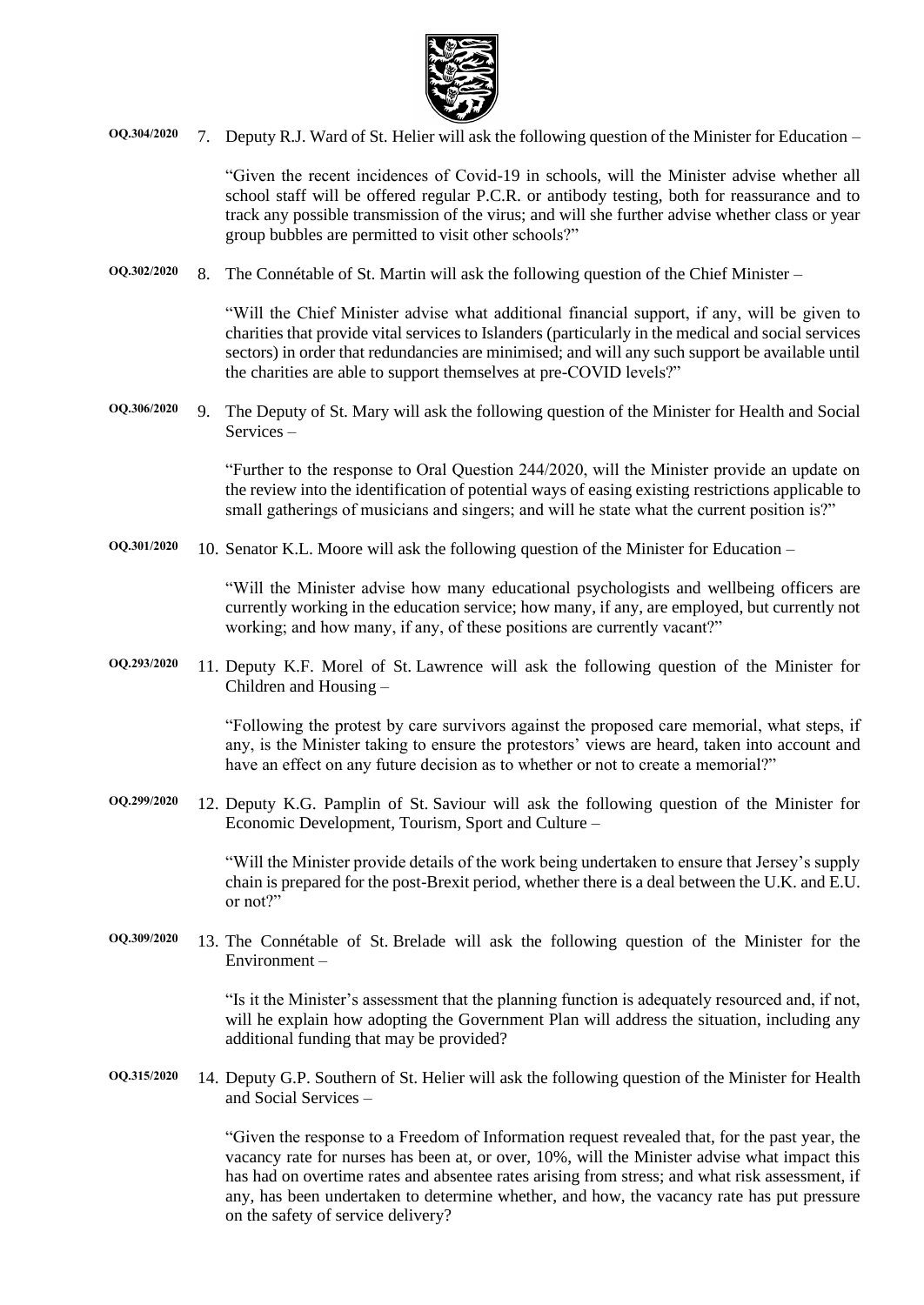

**OQ.311/2020** 15. Deputy M.R. Higgins of St. Helier will ask the following question of the Minister for Health and Social Services –

> "Will the Minister advise what criteria will be used by the Government to decide whether to implement a lock-down in Jersey in response to a second wave of COVID-19?"

**OQ.295/2020** 16. The Deputy of St. Martin will ask the following question of the Minister for Health and Social Services –

> "Will the Minister provide his initial assessment of the level of public compliance with his department's guidance that face masks should be worn in all public places?"

**OQ.303/2020** 17. The Connétable of St. Martin will ask the following question of the Minister for the Environment –

> "Will the Minister outline what work is being undertaken on improving protection of the welfare of livestock, and, if none is being undertaken, will he explain why not?"

**OQ.296/2020** 18. Deputy L.M.C. Doublet of St. Saviour will ask the following question of the Minister for Health and Social Services –

> "Further to his response to Oral Question 244/2020, will the Minister update members on the development of a policy to allow safe singing by both adults and children?"

**OQ.313/2020** 19. Deputy G.J. Truscott of St. Brelade will ask the following question of the Assistant Chief Minister –

> "Will the Minister advise what plans, if any, are being considered to reduce the level of traffic and to deal with traffic issues around Overdale, in the event that the area is confirmed as the site for the new Hospital?"

**OQ.307/2020** 20. Deputy I. Gardiner of St. Helier will ask the following question of the Minister for Infrastructure –

> "Will the Minister undertake to give consideration to the introduction of a framework that would allow organisations such as Jersey Lifts, Uber and Lyft to operate in Jersey in a reasonably regulated manner; and if not, will he provide his reasons?"

**OQ.297/2020** 21. Deputy K.F. Morel of St. Lawrence will ask the following question of the Chair of the States Employment Board –

> "Will the Chair advise whether the States Employment Board, Chief Minister or Deputy Chief Minister were informed before the Chief Executive took up a role as a non-executive director at New River R.E.I.T. and, if so, whether their written permission was sought and provided; and if permission was given, will the Chief Minister provide an electronic copy to all States Members?"

**OQ.300/2020** 22. Deputy K.G. Pamplin of St. Saviour will ask the following question of the Minister for Children and Housing –

> "Will the Minister explain what the review of the complaints and feedback process in Children's Services entailed and how it was decided that an advisor from a different Government department would lead the review?"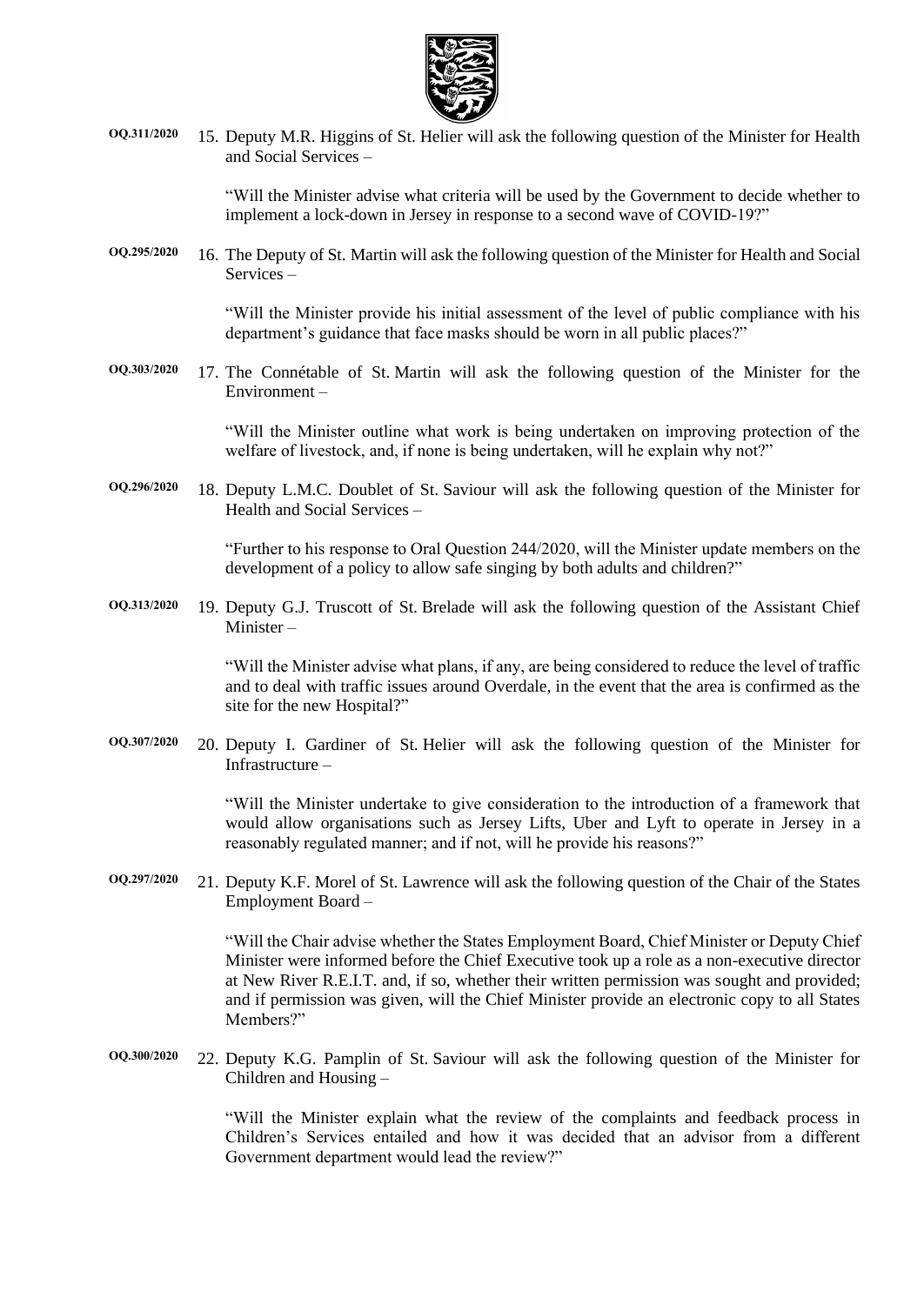

**OQ.310/2020** 23. The Connétable of St. Brelade will ask the following question of the Chair of the States Employment Board –

> "Will the Chair advise members what policy, if any, the States Employment Board has regarding the holding of non-executive directorships by Government employees?"

**OQ.305/2020** 24. Deputy R.J. Ward of St. Helier will ask the following question of the Minister for Education –

"Will the Minister take action to ensure the provision of free school meals throughout both the school term and holidays for those receiving the pupil premium?"

**OQ.312/2020** 25. Deputy M.R. Higgins of St. Helier will ask the following question of the Chief Minister –

"Will the Chief Minister advise what measures, if any, he is currently considering to improve the Jersey Legal Aid system and the ability of Islanders to secure justice through the Island's legal system; and when will any such measures be implemented?"

#### **(c) – Questions to Ministers without notice (30 minutes) –**

1st question period – Minister for Social Security

2nd question period – Chief Minister

### **J. PERSONAL STATEMENTS**

### **K. STATEMENTS ON A MATTER OF OFFICIAL RESPONSIBILITY**

\* The Chief Minister will make a statement regarding the appointment of the Chief Executive as a non-executive director of a U.K. real estate company.

### **L. PUBLIC BUSINESS**

\*

\*

*(Consideration of Public Business to commence at 9.30 a.m. on Tuesday 3rd November 2020)*

| Deployment and use of Energy Conductive Devices ('Tasers') by the States<br>of Jersey Police.                                                                                                                     | P.97/2020.             |
|-------------------------------------------------------------------------------------------------------------------------------------------------------------------------------------------------------------------|------------------------|
| Lodged: 28th July 2020, Minister for Home Affairs                                                                                                                                                                 |                        |
| Change to the Deployment of Taser by the States of Jersey Police Force.<br>Presented: 28th October 2020, Children, Education and Home Affairs Scrutiny<br>Panel.                                                  | S.R.6/2020.            |
| Deployment and use of Energy Conductive Devices ('Tasers') by the States<br>of Jersey Police (P.97/2020): amendment.<br>Lodged: 20th October 2020, Children, Education and Home Affairs Scrutiny<br>Panel.        | P.97/2020.<br>Amd.     |
| Deployment and use of energy conductive devices ('Tasers') by the States of<br>Jersey Police $(P.97/2020)$ : amendment $(P.97/2020$ Amd.) – comments.<br>Presented: 30th October 2020, Minister for Home Affairs. | P.97/2020.<br>Amd.Com. |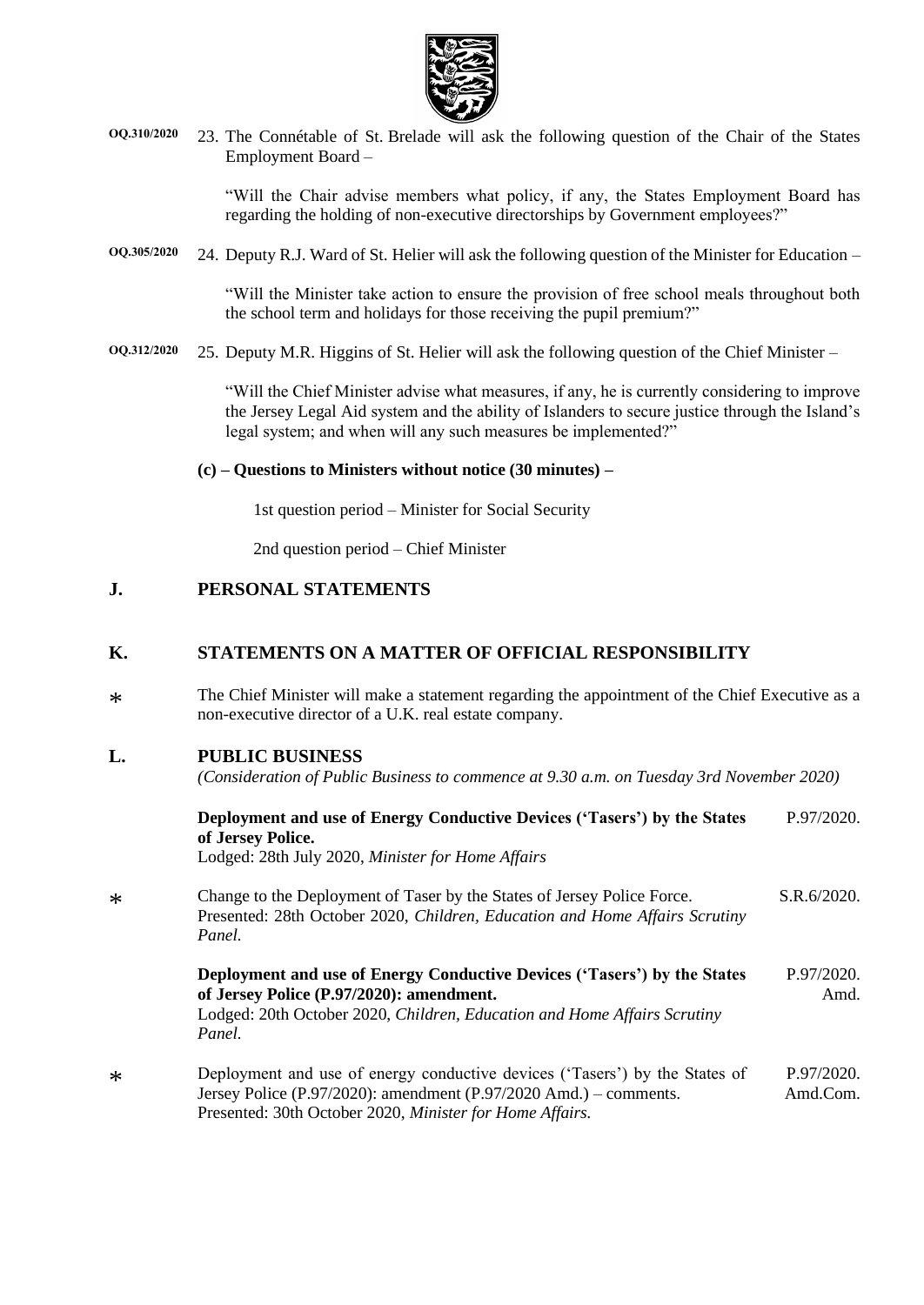

**[Deployment and Use of Energy Conductive Devices \('Tasers'\) by The States](https://statesassembly.gov.je/AssemblyPropositions/2020/P.97-2020Amd2.pdf)  [of Jersey Police \(P.97/2020\): Second Amendment.](https://statesassembly.gov.je/AssemblyPropositions/2020/P.97-2020Amd2.pdf)** Lodged: 27th October 2020, *[Children, Education and Home Affairs Scrutiny](https://statesassembly.gov.je/AssemblyPropositions/2020/P.97-2020Amd2.pdf)  [Panel.](https://statesassembly.gov.je/AssemblyPropositions/2020/P.97-2020Amd2.pdf)* [P.97/2020.](https://statesassembly.gov.je/AssemblyPropositions/2020/P.97-2020Amd2.pdf)

[Amd.\(2\).](https://statesassembly.gov.je/AssemblyPropositions/2020/P.97-2020Amd2.pdf)

*Note: Because of the requirement for a two-week lodging period, the minimum lodging period of the amendment of the Children, Education and Home Affairs Scrutiny Panel will expire on Tuesday 10th November 2020. The Chair of the Panel has therefore given notice of his intention to propose, in accordance with Standing Order 26(7), that the minimum lodging period for the amendment be reduced in order that it can be debated at the meeting.*

#### \* **[Deployment and Use of Energy Conductive Devices \('Tasers'\) by The States](https://statesassembly.gov.je/AssemblyPropositions/2020/P.97-2020Amd(2)Amd.pdf)  [of Jersey Police \(P.97/2020\): Second Amendment \(P.97/2020](https://statesassembly.gov.je/AssemblyPropositions/2020/P.97-2020Amd(2)Amd.pdf) Amd. (2)) –** [Amd.\(2\)Amd.](https://statesassembly.gov.je/AssemblyPropositions/2020/P.97-2020Amd(2)Amd.pdf) **[Amendment.](https://statesassembly.gov.je/AssemblyPropositions/2020/P.97-2020Amd(2)Amd.pdf)**  [P.97/2020.](https://statesassembly.gov.je/AssemblyPropositions/2020/P.97-2020Amd(2)Amd.pdf)

[Presented: 30th October 2020,](https://statesassembly.gov.je/AssemblyPropositions/2020/P.97-2020Amd(2)Amd.pdf) *Minister for Home Affairs.*

*Note: Because of the requirement for a one-week lodging period, the minimum lodging period of the amendment of the Minister for Home Affairs will expire on Friday 6th November 2020. Furthermore, notification for the amendment to be listed for debate could not be provided in accordance with the timescale set out Standing Order 32. The Minister has therefore given notice of his intention to propose, in accordance with Standing Order 80, that Standing Order 32 be suspended in order that the amendment may be listed for debate at the meeting; and subsequently to propose, in accordance with Standing Order 26(7), that the minimum lodging period for the amendment be reduced in order that it can be debated at the meeting.*

| Draft Wildlife (Jersey) Law 202-.<br>Lodged: 11th September 2020, Minister for the Environment.                                                                                                                                                                                                                                                                                                                             | P.110/2020.<br>(re-issue) |
|-----------------------------------------------------------------------------------------------------------------------------------------------------------------------------------------------------------------------------------------------------------------------------------------------------------------------------------------------------------------------------------------------------------------------------|---------------------------|
| Draft Wildlife (Jersey) Law 2020- (P.110/2020): amendment.<br>Lodged: 21st October 2020, Deputy of St. Martin.                                                                                                                                                                                                                                                                                                              | P.110/2020.<br>Amd.       |
| Note: Because of the requirement for a two-week lodging period, the minimum lodging period of<br>the amendment of the Deputy of St. Martin will expire on Wednesday 4th November 2020. The<br>Deputy has therefore given notice of his intention to propose, in accordance with Standing Order<br>$26(7)$ , that the minimum lodging period for the amendment be reduced in order that it can be<br>debated at the meeting. |                           |
| Draft Wildlife (Jersey) Law 202- (P.110/202): amendment (P.110/2020 Amd.) –<br>comments.<br>Presented: 30th October 2020, Minister for the Environment.                                                                                                                                                                                                                                                                     | P.110/2020.<br>Amd.Com.   |
| <b>Jersey Care Model.</b><br>Lodged: 22nd September 2020, Minister for Health and Social Services.                                                                                                                                                                                                                                                                                                                          | P.114/2020.               |
| Review of the Jersey Care Model.<br>Presented: 22nd October 2020, Health and Social Security Scrutiny Panel.                                                                                                                                                                                                                                                                                                                | S.R.5/2020.               |
| Jersey Care Model (P.114/2020): amendment.<br>Lodged: 20th October 2020, Health and Social Security Scrutiny Panel.                                                                                                                                                                                                                                                                                                         | P.114/2020.<br>Amd.       |
| Jersey Care Model (P.114/2020): amendment (P.114/2020 Amd.) -<br>amendment.<br>Lodged: 27th October 2020, Minister for Health and Social Services.                                                                                                                                                                                                                                                                          | P.114/2020.<br>Amd.Amd.   |
| Draft Statistics and Census (Amendment of Law) (Jersey) Regulations 202-.<br>Lodged: 22nd September 2020, Chief Minister.                                                                                                                                                                                                                                                                                                   | P.115/2020.               |

\*

\*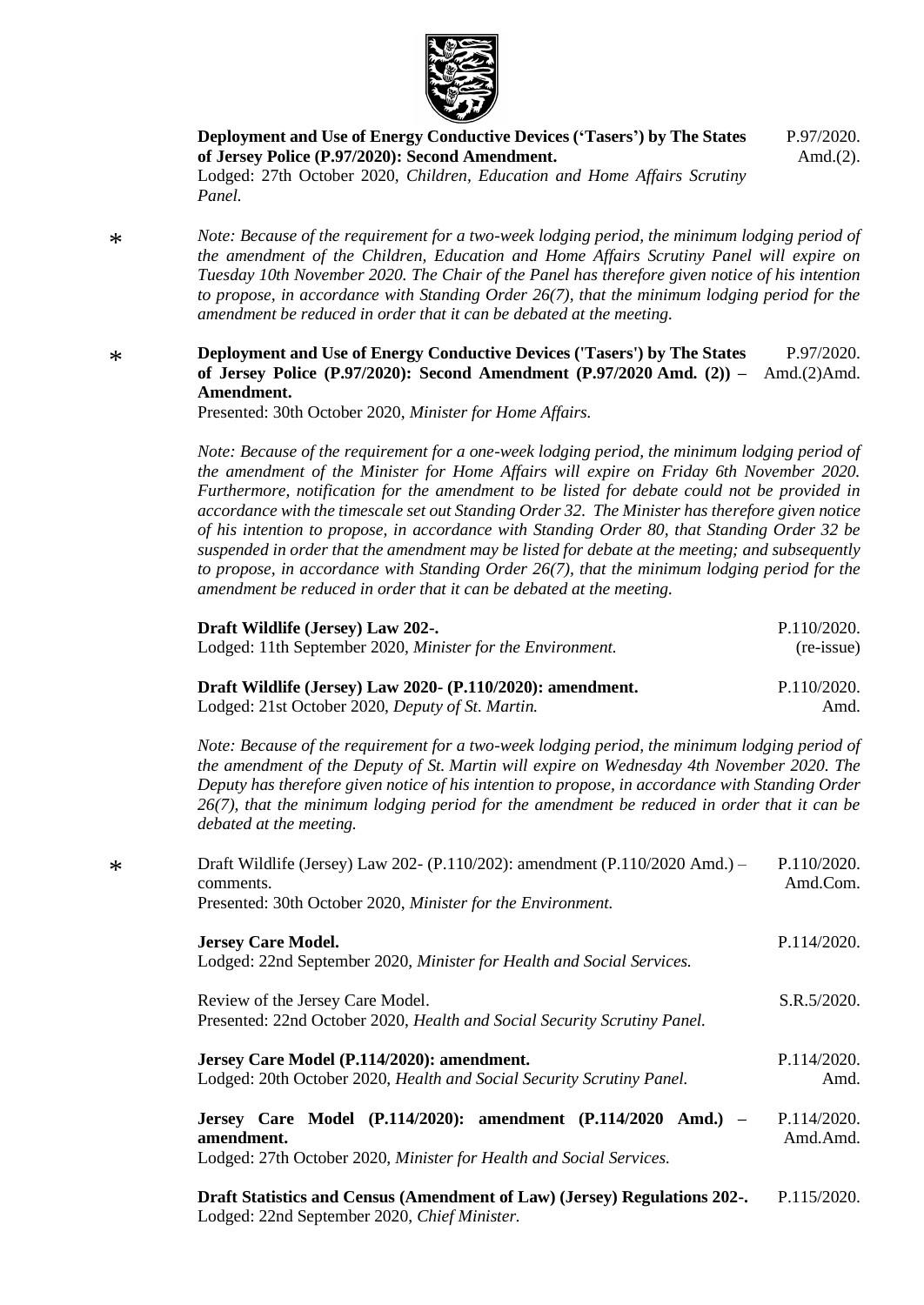

|        | Draft Census (Appointed Day) Act 202-.<br>Lodged: 22nd September 2020, Chief Minister.                                                                                                              | P.116/2020.            |
|--------|-----------------------------------------------------------------------------------------------------------------------------------------------------------------------------------------------------|------------------------|
|        | Draft Income Tax (Amendment No. 46) (Jersey) Law 202-.<br>Lodged: 22nd September 2020, Minister for Treasury and Resources.                                                                         | P.118/2020.            |
| $\ast$ | Draft Act declaring that the Income Tax (Amendment No. 46) (Jersey) Law 202-<br>has immediate effect: Addendum to P.118/2020.<br>Presented: 29th October 2020, Minister for Treasury and Resources. | P.118/2020.<br>Add.    |
| $\ast$ | Proposals for the payment of the 2019 tax liability of Prior-Year Basis taxpayers.<br>Presented: 30th October 2020, Minister for Treasury and Resources.                                            | R.122/2020.            |
| $\ast$ | Prior Year Basis Tax Reform.<br>Presented: 30th October 2020, Corporate Services Scrutiny Panel.                                                                                                    | S.R.7/2020.            |
|        | Draft Social Security (Amendment of Law No. 13) (Jersey) Regulations<br>$202-.$<br>Lodged: 21st September 2020, Minister for Social Security.                                                       | P.113/2020.            |
|        | <b>Migration and Population Data.</b><br>Lodged: 23rd September 2020, Deputy J.H. Perchard of St. Saviour.                                                                                          | P.120/2020.            |
| $\ast$ | Migration and Population Data (P.120/2020) – comments.<br>Presented: 30th October 2020, Chief Minister.                                                                                             | P.120/2020.<br>Com.    |
|        | Migration and Population Data (P.120/2020): amendment.<br>Lodged: 23rd October 2020, Deputy J.H. Perchard of St. Saviour.                                                                           | P.120/2020.<br>Amd.    |
| $\ast$ | $(P.120/2020)$ :<br>amendment<br><b>Migration</b><br><b>Population</b><br>Data<br>and<br>$(P.120/2020$ Amd.) – amendment.<br>Lodged: 30th October 2020, Chief Minister.                             | P.120/2020<br>Amd.Amd. |
|        | Immigration and Social Security Co-ordination (EU Withdrawal) Act 2020:                                                                                                                             | P.140/2020.            |

**Extension to Jersey by Order in Council.** 

Lodged: 21st October 2020, *Chief Minister.*

*Note: Because of the requirement for a six-week lodging period, the minimum lodging period of the proposition of the Chief Minister will expire on Wednesday 2nd December 2020. The Chief Minister has therefore given notice of his intention to propose, in accordance with Standing Order 26(7), that the minimum lodging period for the amendment be reduced in order that it can be debated at the meeting.*

## **M. ARRANGEMENT OF PUBLIC BUSINESS**

#### **17th November 2020**

**[Draft Data Protection \(Amendment of Law\) \(Jersey\) Regulations 202-.](https://statesassembly.gov.je/assemblypropositions/2020/p.121-2020.pdf)** Lodged: 25th September 2020, *[Minister for Economic Development, Tourism,](https://statesassembly.gov.je/assemblypropositions/2020/p.121-2020.pdf)  [Sport and Culture.](https://statesassembly.gov.je/assemblypropositions/2020/p.121-2020.pdf)* [P.121/2020.](https://statesassembly.gov.je/assemblypropositions/2020/p.121-2020.pdf)

| <b>Our Hospital Site Selection: Overdale.</b>           | P.123/2020. |
|---------------------------------------------------------|-------------|
| Lodged: 6th October 2020, <i>Council of Ministers</i> . |             |
|                                                         |             |

\* **[Our Hospital Project: acquisition of land for the new hospital at Overdale.](https://statesassembly.gov.je/AssemblyPropositions/2020/P.129-2020.pdf)** [Lodged: 6th October 2020,](https://statesassembly.gov.je/AssemblyPropositions/2020/P.129-2020.pdf) *Council of Ministers.* [P.129/2020.](https://statesassembly.gov.je/AssemblyPropositions/2020/P.129-2020.pdf)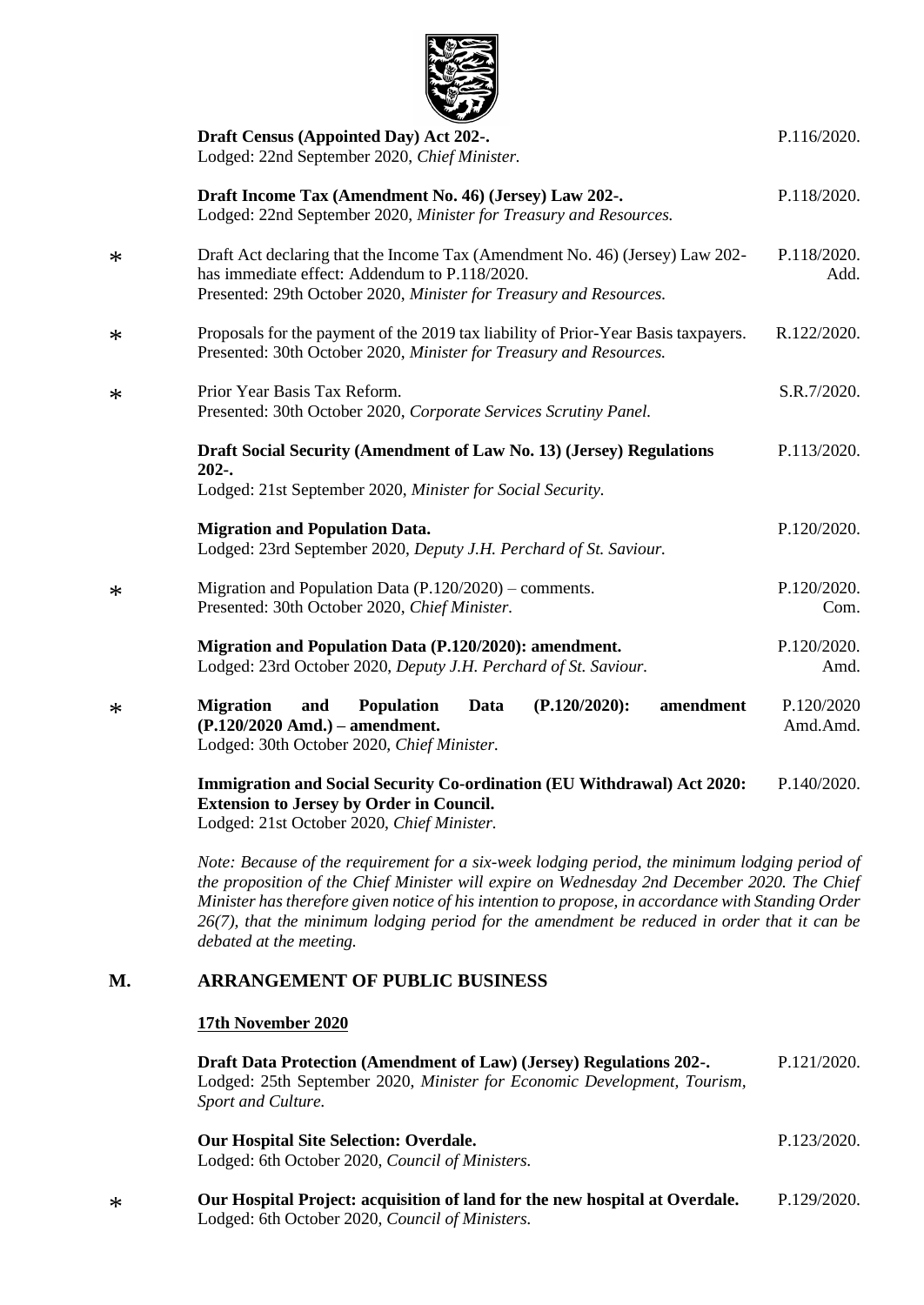

| Draft Social Security (Amendment of Law No.14) (Jersey) Regulations 202-.<br>Lodged: 6th October 2020, Minister for Social Security.                                                  | P.124/2020.                |
|---------------------------------------------------------------------------------------------------------------------------------------------------------------------------------------|----------------------------|
| Draft Financial Services (Disclosure and Provision of Information) (Jersey)<br><b>Regulations 202-</b><br>Lodged: 6th October 2020, Minister for External Relations.                  | P.125/2020.                |
| Draft Limited Partnerships (Annual Additional Charge) (Amendment)<br>(Jersey) Regulations 202-.<br>Lodged: 6th October 2020, Minister for External Relations.                         | P.126/2020.                |
| Draft Intellectual Property (Unregistered Rights) (Marrakesh Treaty)<br>(Jersey) Regulations 202-.<br>Lodged: 6th October 2020, Minister for External Relations.                      | P.127/2020.                |
| Establishment and funding of the Fiscal Stimulus Fund.<br>Lodged: 6th October 2020, Minister for Treasury and Resources.                                                              | P.128/2020.                |
| Draft Amendment (No. 48) of the Standing Orders of the States of Jersey.<br>Lodged: 13th October 2020, Privileges and Procedures Committee.                                           | P.131/2020.<br>(re-issue). |
| Carbon Neutral Strategy and Sustainable Transport Policy - Additional<br><b>Considerations for Implementation.</b><br>Lodged: 14th October 2020, Deputy J.H. Perchard of St. Saviour. | P.132/2020.                |
| Draft Financial Services (Disclosure and Provision of Information) (Jersey)<br>Law 202- (Appointed Day) Act 202-.<br>Lodged: 16th October 2020, Minister for External Relations.      | P.133/2020.                |

**Draft Amendment (No.50) of the Standing Orders of The States of Jersey.** Lodged: 22nd October 2020, *Senator L.J. Farnham.* P.144/2020.

*Note: Because of the requirement for a four-week lodging period, the minimum lodging period of the proposition of Senator L.J. Farnham will expire on Thursday 19th November 2020. The Senator has therefore given notice of his intention to propose, in accordance with Standing Order 26(7), that the minimum lodging period for the amendment be reduced in order that it can be debated at the meeting.*

#### **1st December 2020**

| Encroachments on the Foreshore: revised policy.<br>Lodged: 18th September 2020, Minister for Infrastructure.                                                                    | P.111/2020. |
|---------------------------------------------------------------------------------------------------------------------------------------------------------------------------------|-------------|
| Draft Customs and Excise (Export Declarations and Export Controls)<br>(Jersey) Regulations 202-.<br>Lodged: 16th October 2020, Minister for Home Affairs.                       | P.134/2020. |
| Draft EU Legislation (Welfare of Animals during Transport and Pet Travel)<br>(Amendment) (Jersey) Regulations 202-.<br>Lodged: 16th October 2020, Minister for the Environment. | P.135/2020. |
| Draft Income Support (Amendment No. 20) (Jersey) Regulations 202-.<br>Lodged: 20th October 2020, Minister for Social Security.                                                  | P.136/2020. |
| <b>Migration Control Policy.</b>                                                                                                                                                | P.137/2020. |

Lodged: 20th October 2020, *Chief Minister.*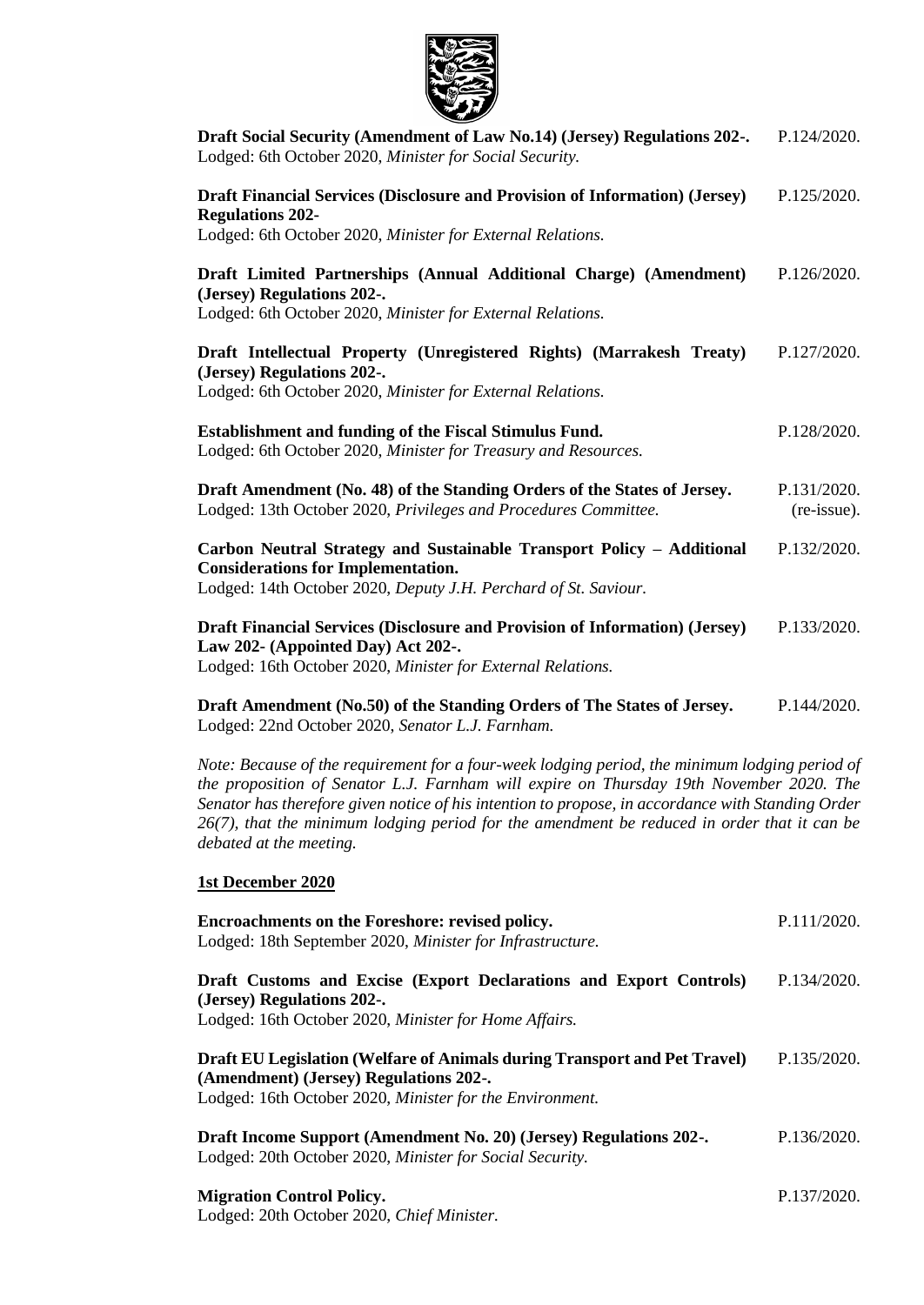

| Migration Control Policy (P.137/2020): amendment.<br>Lodged: 23rd October 2020, Deputy J.H. Perchard of St. Saviour.                                                                                                                                                                                                                                                                                                                                                     | P.137/2020.<br>Amd.         |
|--------------------------------------------------------------------------------------------------------------------------------------------------------------------------------------------------------------------------------------------------------------------------------------------------------------------------------------------------------------------------------------------------------------------------------------------------------------------------|-----------------------------|
| Draft EU Legislation (Official Controls) (Jersey) Regulations 202-.<br>Lodged: 20th October 2020, Minister for the Environment.                                                                                                                                                                                                                                                                                                                                          | P.138/2020.                 |
| <b>Composition and Election of the States: Proposed Changes.</b><br>Lodged: 20th October 2020, Privileges and Procedures Committee.                                                                                                                                                                                                                                                                                                                                      | P.139/2020.                 |
| Composition and Election of the States: Proposed Changes (P.139/2020) –<br>amendment.                                                                                                                                                                                                                                                                                                                                                                                    | P.139/2020.<br>Amd.         |
| Lodged: 27th October 2020, Deputy J.M Maçon of St. Saviour.                                                                                                                                                                                                                                                                                                                                                                                                              | (re-issue)                  |
| Composition and Election of the States: Proposed Changes (P.139/2020) –<br>second amendment.<br>Lodged: 29th October 2020, Connétable of St. Clement.                                                                                                                                                                                                                                                                                                                    | P.139/2020.<br>Amd. $(2)$ . |
| <b>CI Lottery: Allocation of 2019 Proceeds.</b><br>Lodged: 21st October 2020, Minister for Economic Development, Tourism, Sport<br>and Culture.                                                                                                                                                                                                                                                                                                                          | P.141/2020.                 |
| Note: Because of the requirement for a six-week lodging period, the minimum lodging period of<br>the proposition of the Minister for Economic Development, Tourism, Sport and Culture will expire<br>on Wednesday 2nd December 2020. The Minister has therefore given notice of his intention to<br>propose, in accordance with Standing Order $26(7)$ , that the minimum lodging period for the<br>amendment be reduced in order that it can be debated at the meeting. |                             |
| <b>Jersey Heritage Trust: Amendments to Constitution.</b><br>Lodged: 21st October 2020, Minister for Economic Development, Tourism, Sport<br>and Culture.                                                                                                                                                                                                                                                                                                                | P.142/2020.                 |
| Note: Because of the requirement for a six-week lodging period, the minimum lodging period of<br>the proposition of the Minister for Economic Development, Tourism, Sport and Culture will expire<br>on Wednesday 2nd December 2020. The Minister has therefore given notice of his intention to<br>propose, in accordance with Standing Order 26(7), that the minimum lodging period for the<br>amendment be reduced in order that it can be debated at the meeting.    |                             |
| Draft Amendment (No.49) of the Standing Orders of The States of Jersey.                                                                                                                                                                                                                                                                                                                                                                                                  | P.143/2020.                 |
| Lodged: 22nd October 2020, Deputy S.M. Wickenden of St. Helier.                                                                                                                                                                                                                                                                                                                                                                                                          |                             |
| Secondary Employment of Public Sector Employees: Review of Policies.<br>Lodged: 30th October 2020, Deputy J.M. Maçon of St. Saviour.                                                                                                                                                                                                                                                                                                                                     | P.146/2020.                 |
| 14th December 2020                                                                                                                                                                                                                                                                                                                                                                                                                                                       |                             |
| Government Plan: 2021-24.<br>Lodged: 12th October 2020, Council of Ministers.                                                                                                                                                                                                                                                                                                                                                                                            | P.130/2020.                 |
| Government Plan: 2021-24 - Annex.<br>Presented: 12th October 2020, Council of Ministers.                                                                                                                                                                                                                                                                                                                                                                                 | R.111/2020.                 |
| 19th January 2021                                                                                                                                                                                                                                                                                                                                                                                                                                                        |                             |
| <b>Draft Geographical Indications (Jersey) Regulations 202-.</b>                                                                                                                                                                                                                                                                                                                                                                                                         | P.145/2020.                 |

Lodged: 30th October 2020, *Minister for External Relations.*

\*

\*

\*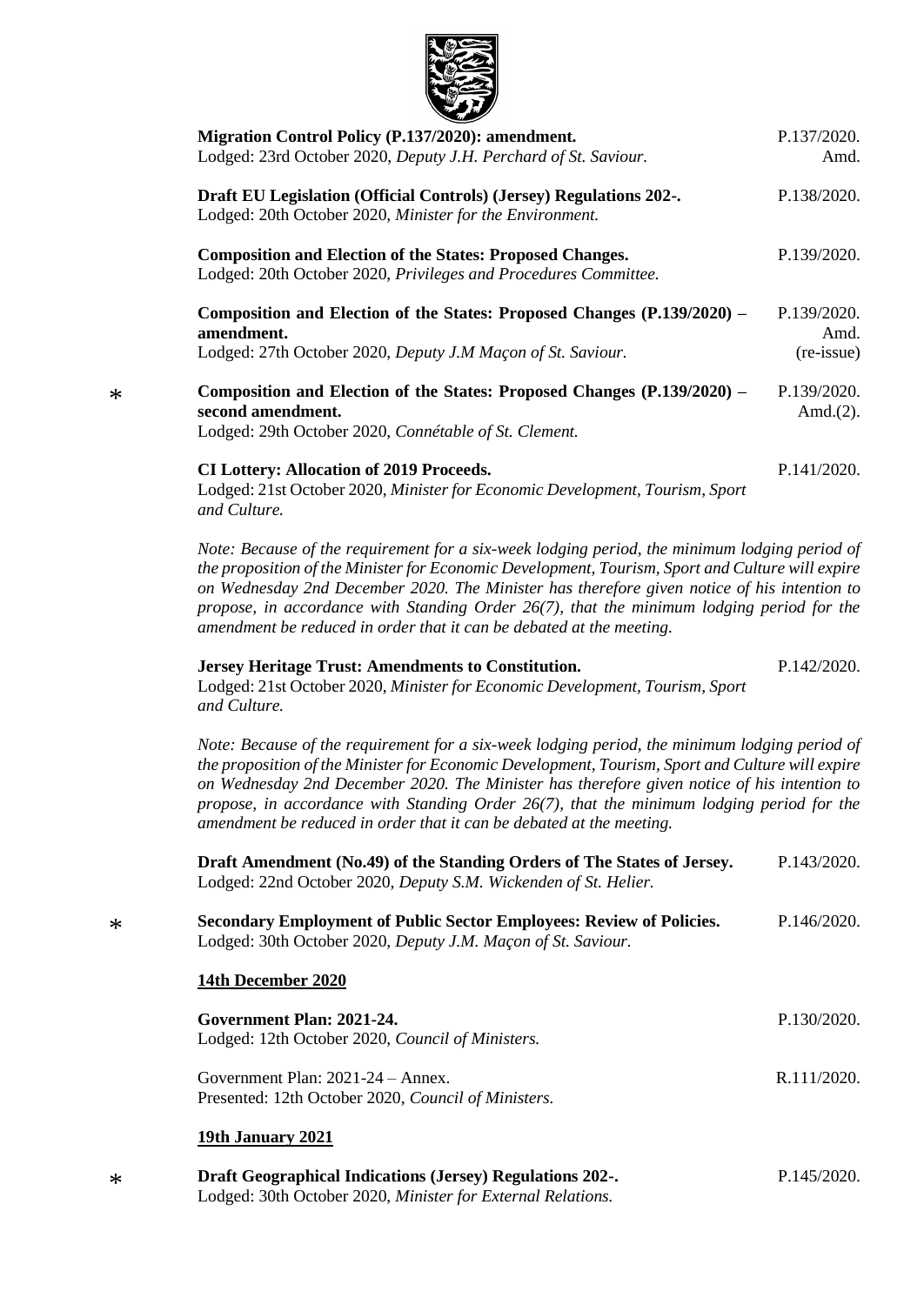

#### **9th February 2021**

**[Immigration Acts: extension to Jersey by Order in Council.](https://statesassembly.gov.je/AssemblyPropositions/2020/P.119-2020.pdf)** [Lodged: 22nd September 2020,](https://statesassembly.gov.je/AssemblyPropositions/2020/P.119-2020.pdf) *Chief Minister.*

[P.119/2020.](https://statesassembly.gov.je/AssemblyPropositions/2020/P.119-2020.pdf)

# **L.-M. HART Deputy Greffier of the States**

2nd November 2020

**Note –**

**In accordance with the meeting dates fixed for 2019 by the Privileges and Procedures Committee, this meeting will continue, if necessary, on Wednesday 4th and Thursday 5th November 2020.**

**An asterisk** \* **in the left-hand margin denotes either a new item added to this Order Paper since the Order Paper was first published on 28th October 2020, or an item which has been altered or moved.**